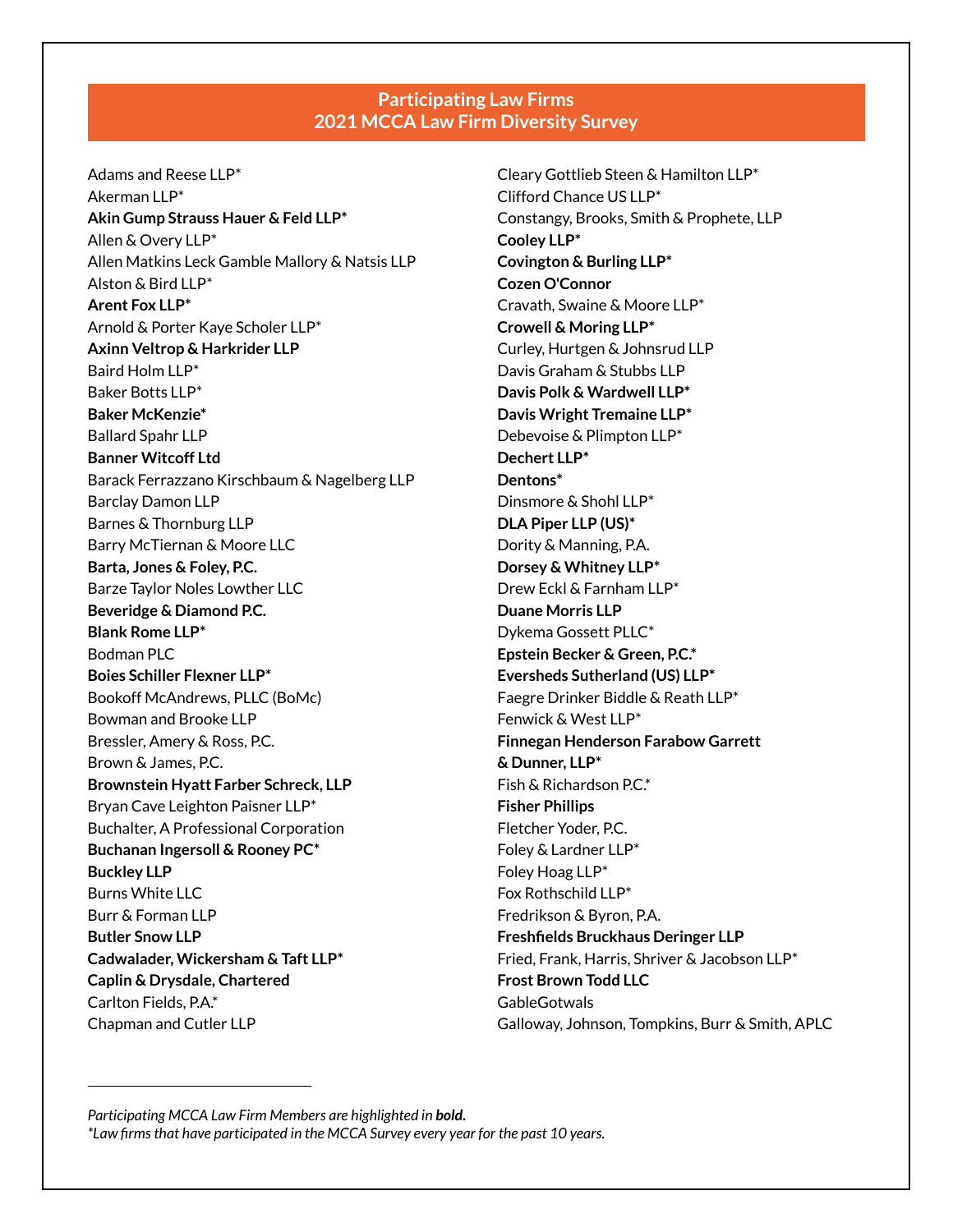## **Participating Law Firms 2021 MCCA Law Firm Diversity Survey**

Gentry Locke Attorneys \* Gibbons  $PC^*$ Gibson, Dunn & Crutcher LLP\* Goldberg Segalla **Goodwin Procter LLP\* ("Goodwin")** Gordon Rees Scully Mansukhani, LLP\* Goulston & Storrs PC Greenberg Traurig, LLP\* Greensfelder, Hemker & Gale, P.C. **Groom Law Group, Chartered** Hanson Bridgett LLP **Harrity & Harrity, LLP Haynes and Boone LLP\***  Higgs Fletcher & Mack Hinshaw & Culbertson LLP\* Hogan Lovells US LLP\* Holland & Hart LLP\* Holland & Knight LLP\* Honigman LLP Hunton Andrews Kurth LLP\* **Husch Blackwell LLP\*** Ice Miller LLP\* InfoLawGroup LLP Jaburg & Wilk, P.C. Jackson Lewis P.C.\* Jackson Walker L.L.P.\* Jenner & Block LLP\* Jones Walker LLP **K&L Gates LLP** Kaplan Hecker & Fink LLP Kasowitz Benson Torres LLP **Katten Muchin Rosenman LLP\*** Kaufman Dolowich Voluck LLP **Keller and Heckman LLP** Kelley Drye & Warren LLP\* Kilpatrick Townsend & Stockton LLP King & Spalding\* **Kirkland & Ellis LLP\*** Knobbe Martens Kobre & Kim LLP

Kopka Pinkus Dolin Kramer Levin Naftalis & Frankel LLP\* Kutak Rock LLP\* Lane Powell PC\* Latham & Watkins LLP\* Lathrop GPM, LLP Law Offices of Lloyd B. Sarakin LLC Lazaro Law Group Lindow Stephens Treat Linklaters LLP\* **Littler Mendelson P.C.\***  Locke Lord LLP\* Loeb & Loeb LLP\* Lowenstein Sandler LLP LTL Attorneys LLP Mahamedi IP Law LLP **Manatt, Phelps & Phillips, LLP\* Massey & Gail LLP** Mayer Brown LLP\* Maynard Cooper & Gale PC **McDermott Will & Emery LLP**  McGlinchey Stafford **McGuireWoods LLP\*** Merchant Gould **Meyers Nave** MG+M The Law Firm Michael Best & Friedrich LLP **Milbank LLP\* Miller & Chevalier Chartered**  Mintz, Levin, Cohn, Ferris, Glovsky and Popeo, P.C.\* **Mitchell Silberberg & Knupp LLP** Moore & Van Allen PLLC\* **Morgan, Lewis & Bockius LLP\***  Moritt Hock & Hamroff LLP Morrison & Foerster LLP\* Morrison Mahoney LLP Munger, Tolles & Olson LLP\* Neal, Gerber & Eisenberg LLP\* **Nelson Mullins Riley & Scarborough LLP** Nilan Johnson Lewis, P.A.

*Participating MCCA Law Firm Members are highlighted in bold. \*Law firms that have participated in the MCCA Survey every year for the past 10 years.*